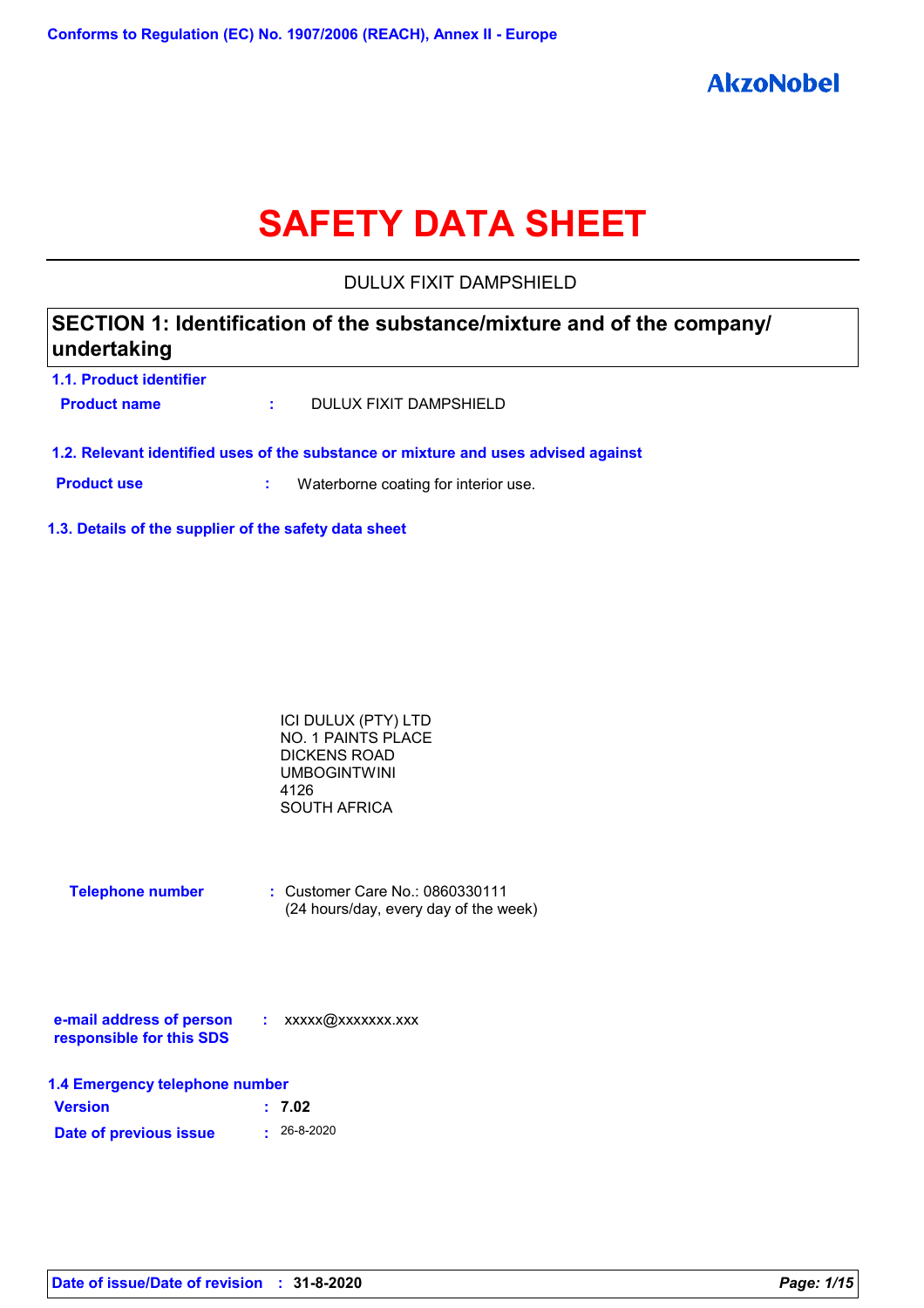# **SECTION 2: Hazards identification**

| 2.1 Classification of the substance or mixture                             |  |  |  |  |
|----------------------------------------------------------------------------|--|--|--|--|
| <b>Product definition</b><br>: Mixture                                     |  |  |  |  |
| <b>Classification according to Regulation (EC) No. 1272/2008 [CLP/GHS]</b> |  |  |  |  |
| <b>Skin Sens. 1. H317</b>                                                  |  |  |  |  |

The product is classified as hazardous according to Regulation (EC) 1272/2008 as amended.

| <b>Ingredients of unknown</b><br>toxicitv | $.0\%$  |
|-------------------------------------------|---------|
| Ingredients of unknown<br>ecotoxicity     | $: 0\%$ |

See Section 16 for the full text of the H statements declared above.

See Section 11 for more detailed information on health effects and symptoms.

#### **2.2 Label elements**

**Hazard pictograms :**



| <b>Signal word</b>                                                                                                                                              | : Warning                                                                                                                    |
|-----------------------------------------------------------------------------------------------------------------------------------------------------------------|------------------------------------------------------------------------------------------------------------------------------|
| <b>Hazard statements</b>                                                                                                                                        | : H317 - May cause an allergic skin reaction.                                                                                |
| <b>Precautionary statements</b>                                                                                                                                 |                                                                                                                              |
| <b>General</b>                                                                                                                                                  | : P102 - Keep out of reach of children.<br>P101 - If medical advice is needed, have product container or label at hand.      |
| <b>Prevention</b>                                                                                                                                               | : P262 - Do not get in eyes, on skin, or on clothing.                                                                        |
| <b>Response</b>                                                                                                                                                 | : P312 - Call a POISON CENTER or doctor/physician if you feel unwell.                                                        |
| <b>Storage</b>                                                                                                                                                  | : Not applicable.                                                                                                            |
| <b>Disposal</b>                                                                                                                                                 | : P501 - Dispose of contents and container in accordance with all local, regional,<br>national or international regulations. |
| <b>Hazardous ingredients</b>                                                                                                                                    | : $C(M)$ IT/MIT $(3:1)$                                                                                                      |
|                                                                                                                                                                 | Warning! Hazardous respirable droplets may be formed when sprayed. Do not<br>breathe spray or mist.                          |
| <b>Annex XVII - Restrictions</b><br>on the manufacture,<br>placing on the market and<br>use of certain dangerous<br>substances, mixtures and<br><b>articles</b> | : Not applicable.                                                                                                            |
| <b>Special packaging requirements</b>                                                                                                                           |                                                                                                                              |
| <b>Containers to be fitted</b><br>with child-resistant<br>fastenings                                                                                            | : Not applicable.                                                                                                            |
| <b>Tactile warning of danger : Not applicable.</b>                                                                                                              |                                                                                                                              |
| 2.3 Other hazards                                                                                                                                               |                                                                                                                              |
| Other hazards which do<br>not result in classification                                                                                                          | : None known.                                                                                                                |
|                                                                                                                                                                 | <b>SECTION 3: Composition/information on ingredients</b>                                                                     |

**3.2 Mixtures :** Mixture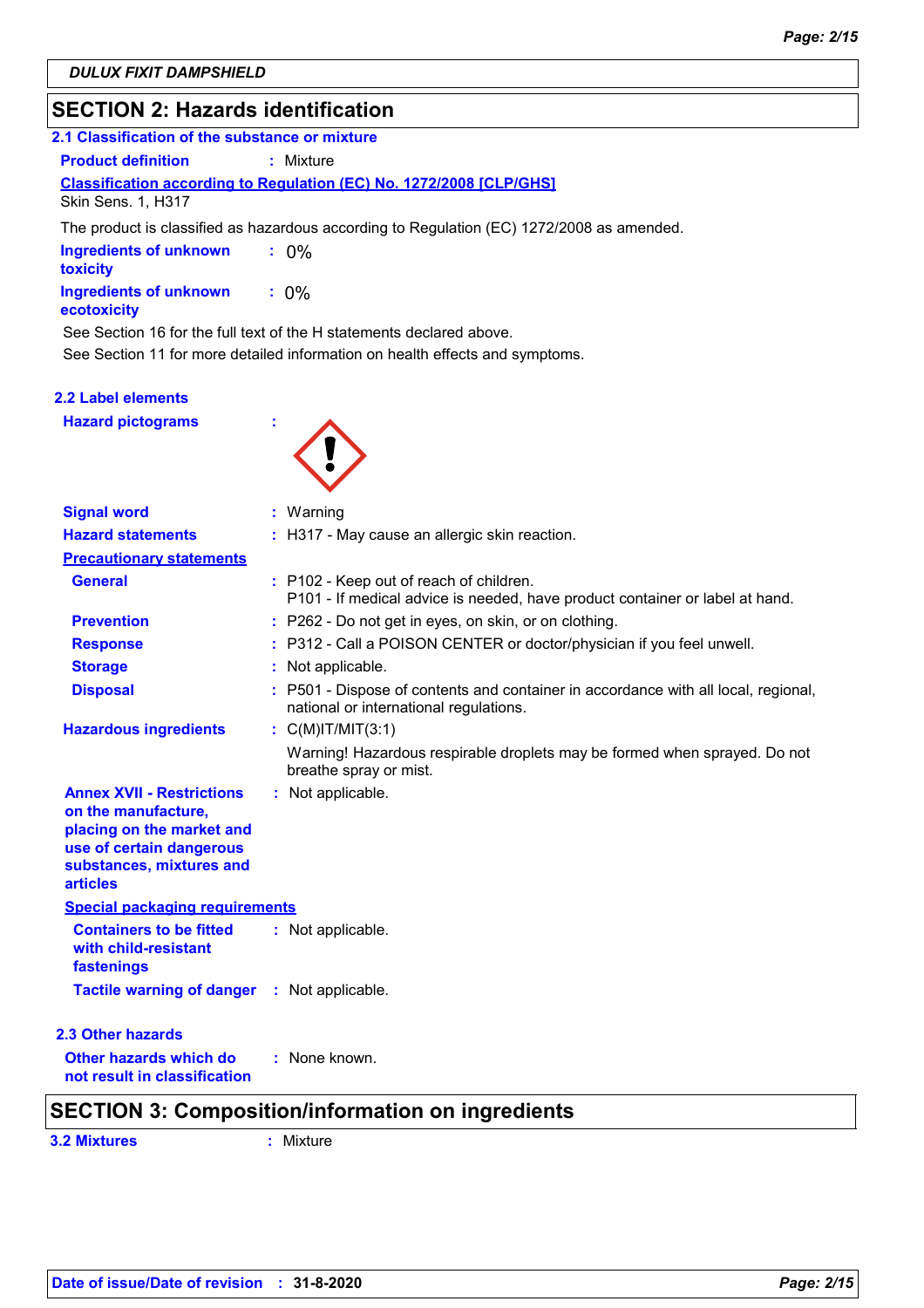# **SECTION 3: Composition/information on ingredients**

| <b>Product/ingredient name</b> | <b>Identifiers</b>                                                        | $\frac{9}{6}$ | <b>Regulation (EC) No.</b><br>1272/2008 [CLP]                                                                                                                                                                             | <b>Type</b> |
|--------------------------------|---------------------------------------------------------------------------|---------------|---------------------------------------------------------------------------------------------------------------------------------------------------------------------------------------------------------------------------|-------------|
| $C(M)$ IT/MIT $(3:1)$          | REACH #:<br>01-2120764691-48<br>CAS: 55965-84-9<br>Index:<br>613-167-00-5 | < 0,0025      | Acute Tox. 3, H301<br>Acute Tox. 2, H310<br>Acute Tox. 2, H330<br>Skin Corr. 1C, H314<br>Eye Dam. 1, H318<br>Skin Sens. 1A, H317<br>Aquatic Acute 1, H400 (M=100)<br>Aquatic Chronic 1, H410 (M=100)                      | $[1]$       |
| ethanediol                     | EC: 203-473-3<br>CAS: 107-21-1<br>Index:<br>603-027-00-1                  | l≤0,1         | Acute Tox. 4, H302                                                                                                                                                                                                        | [1] [2]     |
| 2-ethoxyethanol                | EC: 203-804-1<br>CAS: 110-80-5<br>Index:<br>603-012-00-X                  | l≤0,1         | Flam. Liq. 3, H226<br>Acute Tox. 4, H302<br>Acute Tox. 4, H312<br>Acute Tox. 4, H332<br>Repr. 1B, H360FD (Fertility and Unborn<br>child)                                                                                  | [1] [2]     |
| 2-methoxyethanol               | EC: 203-713-7<br>CAS: 109-86-4<br>Index:<br>603-011-00-4                  | ≤0,1          | Flam. Liq. 3, H226<br>Acute Tox. 4, H302<br>Acute Tox. 4, H312<br>Acute Tox. 4, H332<br>Repr. 1B, H360FD (Fertility and Unborn<br>child)<br>See Section 16 for<br>the full text of the H<br>statements declared<br>above. | [1] [2]     |

There are no additional ingredients present which, within the current knowledge of the supplier and in the concentrations applicable, are classified as hazardous to health or the environment, are PBTs, vPvBs or Substances of equivalent concern, or have been assigned a workplace exposure limit and hence require reporting in this section.

### **Type**

[1] Substance classified with a health or environmental hazard

[2] Substance with a workplace exposure limit

[3] Substance meets the criteria for PBT according to Regulation (EC) No. 1907/2006, Annex XIII

[4] Substance meets the criteria for vPvB according to Regulation (EC) No. 1907/2006, Annex XIII

[5] Substance of equivalent concern

[6] Additional disclosure due to company policy

Occupational exposure limits, if available, are listed in Section 8.

# **SECTION 4: First aid measures**

### **4.1 Description of first aid measures**

| <b>General</b>                    | : In all cases of doubt, or when symptoms persist, seek medical attention. Never give<br>anything by mouth to an unconscious person. If unconscious, place in recovery<br>position and seek medical advice.                                                              |
|-----------------------------------|--------------------------------------------------------------------------------------------------------------------------------------------------------------------------------------------------------------------------------------------------------------------------|
| <b>Eye contact</b>                | : Remove contact lenses, irrigate copiously with clean, fresh water, holding the<br>eyelids apart for at least 10 minutes and seek immediate medical advice.                                                                                                             |
| <b>Inhalation</b>                 | : Remove to fresh air. Keep person warm and at rest. If not breathing, if breathing is<br>irregular or if respiratory arrest occurs, provide artificial respiration or oxygen by<br>trained personnel.                                                                   |
| <b>Skin contact</b>               | : Remove contaminated clothing and shoes. Wash skin thoroughly with soap and<br>water or use recognised skin cleanser. Do NOT use solvents or thinners.                                                                                                                  |
| <b>Ingestion</b>                  | : If swallowed, seek medical advice immediately and show the container or label.<br>Keep person warm and at rest. Do NOT induce vomiting.                                                                                                                                |
| <b>Protection of first-aiders</b> | : No action shall be taken involving any personal risk or without suitable training. It<br>may be dangerous to the person providing aid to give mouth-to-mouth resuscitation.<br>Wash contaminated clothing thoroughly with water before removing it, or wear<br>gloves. |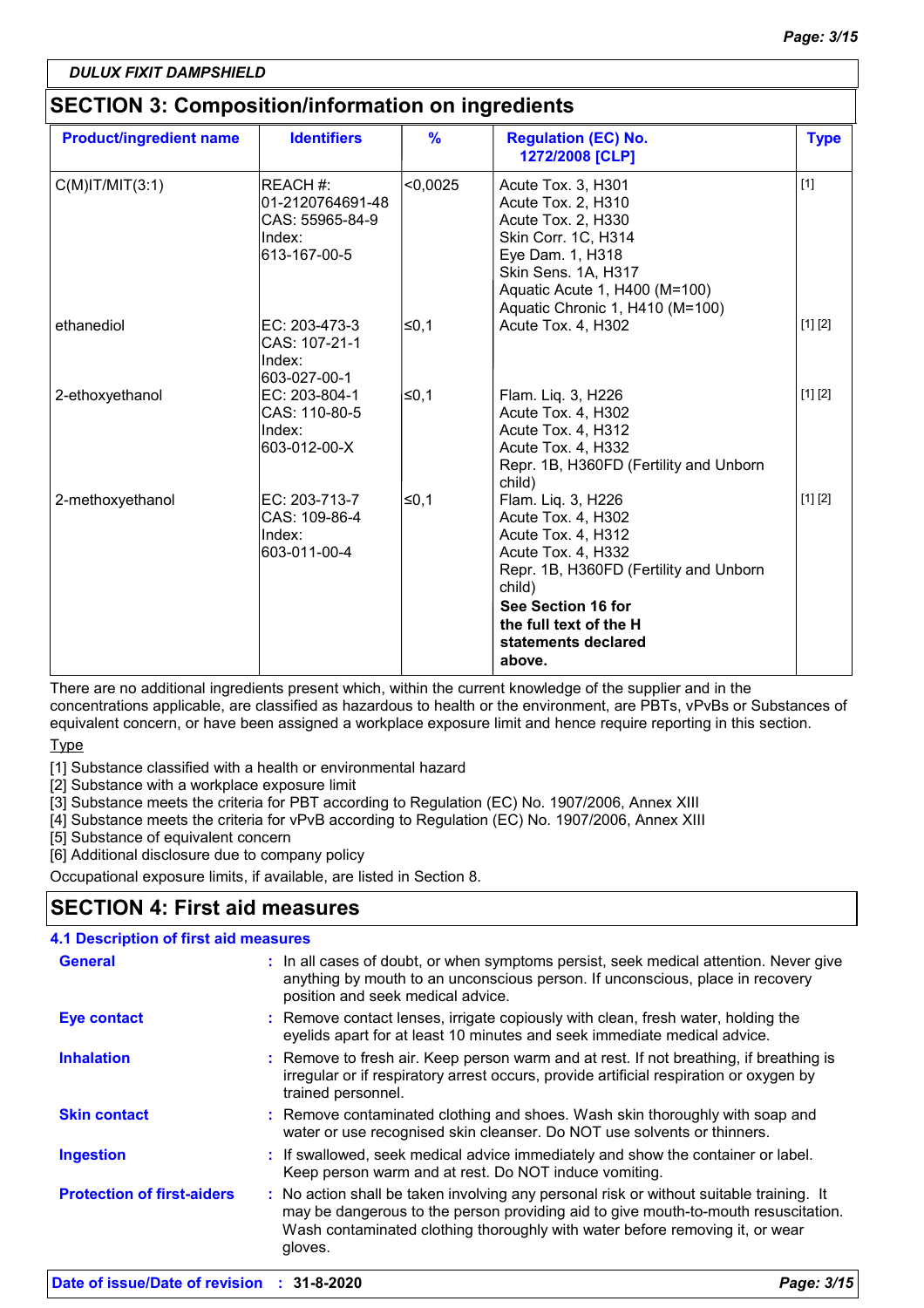### **SECTION 4: First aid measures**

#### **4.2 Most important symptoms and effects, both acute and delayed**

There are no data available on the mixture itself. The mixture has been assessed following the conventional method of the CLP Regulation (EC) No 1272/2008 and is classified for toxicological properties accordingly. See Sections 2 and 3 for details.

Exposure to component solvent vapour concentrations in excess of the stated occupational exposure limit may result in adverse health effects such as mucous membrane and respiratory system irritation and adverse effects on the kidneys, liver and central nervous system. Symptoms and signs include headache, dizziness, fatigue, muscular weakness, drowsiness and, in extreme cases, loss of consciousness.

Solvents may cause some of the above effects by absorption through the skin. Repeated or prolonged contact with the mixture may cause removal of natural fat from the skin, resulting in non-allergic contact dermatitis and absorption through the skin.

If splashed in the eyes, the liquid may cause irritation and reversible damage.

Ingestion may cause nausea, diarrhea and vomiting.

This takes into account, where known, delayed and immediate effects and also chronic effects of components from short-term and long-term exposure by oral, inhalation and dermal routes of exposure and eye contact.

Contains C(M)IT/MIT(3:1). May produce an allergic reaction.

#### **4.3 Indication of any immediate medical attention and special treatment needed**

| <b>Notes to physician</b>  | Treat symptomatically. Contact poison treatment specialist immediately if large<br>quantities have been ingested or inhaled. |
|----------------------------|------------------------------------------------------------------------------------------------------------------------------|
| <b>Specific treatments</b> | No specific treatment.                                                                                                       |

See toxicological information (Section 11)

| <b>SECTION 5: Firefighting measures</b>                           |                                                                                                                              |  |
|-------------------------------------------------------------------|------------------------------------------------------------------------------------------------------------------------------|--|
| 5.1 Extinguishing media<br><b>Suitable extinguishing</b><br>media | : Recommended: alcohol-resistant foam, $CO2$ , powders, water spray.                                                         |  |
| <b>Unsuitable extinguishing</b><br>media                          | : Do not use water jet.                                                                                                      |  |
|                                                                   | 5.2 Special hazards arising from the substance or mixture                                                                    |  |
| <b>Hazards from the</b><br>substance or mixture                   | : Fire will produce dense black smoke. Exposure to decomposition products may<br>cause a health hazard.                      |  |
| <b>Hazardous combustion</b><br>products                           | : Decomposition products may include the following materials: carbon monoxide,<br>carbon dioxide, smoke, oxides of nitrogen. |  |
| <b>5.3 Advice for firefighters</b>                                |                                                                                                                              |  |
| <b>Special protective actions</b><br>for fire-fighters            | : Cool closed containers exposed to fire with water. Do not release runoff from fire to<br>drains or watercourses.           |  |
| <b>Special protective</b><br>equipment for fire-fighters          | : Appropriate breathing apparatus may be required.                                                                           |  |

### **SECTION 6: Accidental release measures**

| 6.1 Personal precautions, protective equipment and emergency procedures |  |                                                                                                                                                                                                                                                   |  |  |
|-------------------------------------------------------------------------|--|---------------------------------------------------------------------------------------------------------------------------------------------------------------------------------------------------------------------------------------------------|--|--|
| For non-emergency<br>personnel                                          |  | : Exclude sources of ignition and ventilate the area. Avoid breathing vapour or mist.<br>Refer to protective measures listed in sections 7 and 8.                                                                                                 |  |  |
|                                                                         |  | <b>For emergency responders</b> : If specialised clothing is required to deal with the spillage, take note of any<br>information in Section 8 on suitable and unsuitable materials. See also the<br>information in "For non-emergency personnel". |  |  |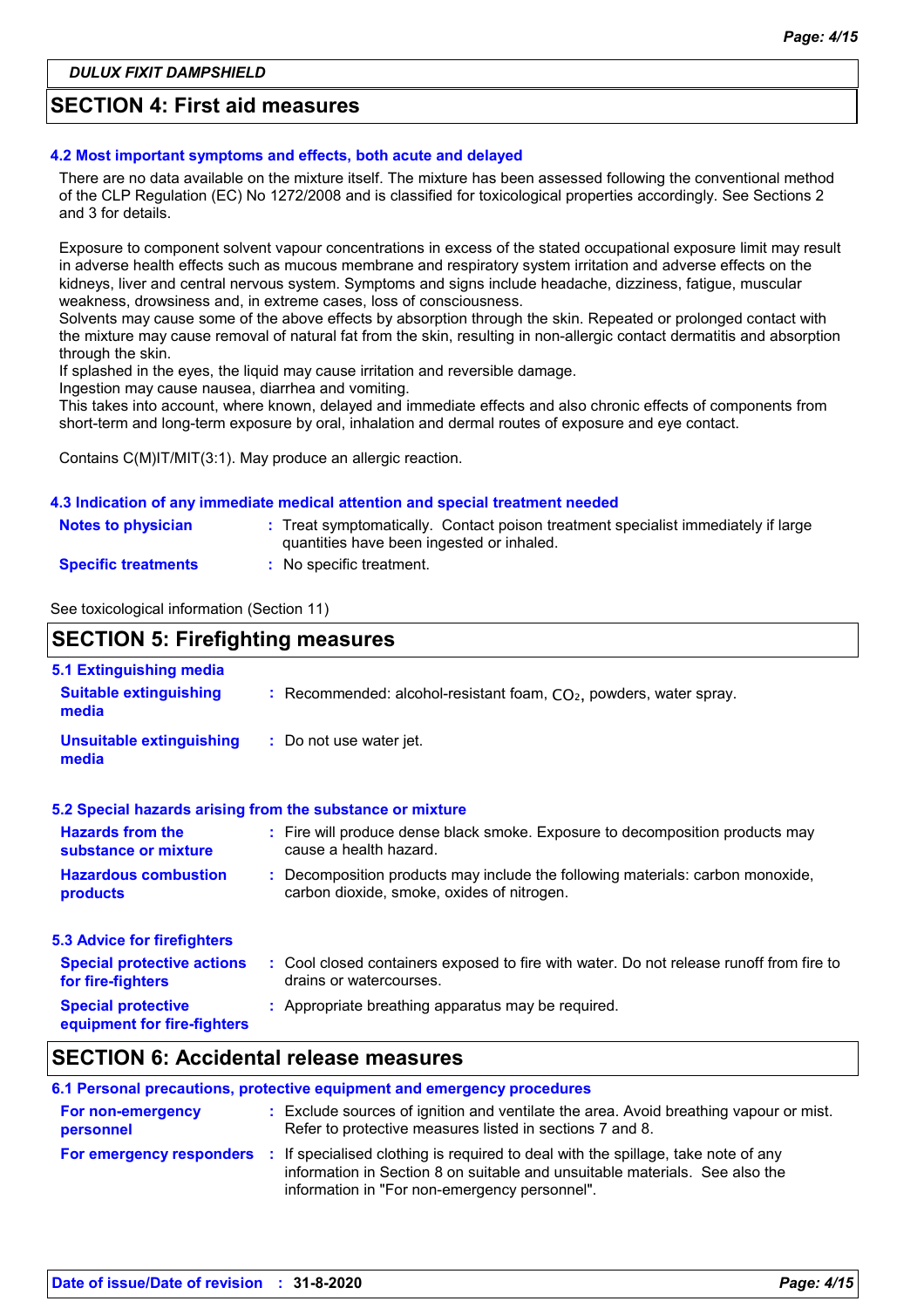| <b>SECTION 6: Accidental release measures</b>                  |                                                                                                                                                                                                                                                                                    |
|----------------------------------------------------------------|------------------------------------------------------------------------------------------------------------------------------------------------------------------------------------------------------------------------------------------------------------------------------------|
| <b>6.2 Environmental</b><br><b>precautions</b>                 | : Do not allow to enter drains or watercourses. If the product contaminates lakes,<br>rivers, or sewers, inform the appropriate authorities in accordance with local<br>regulations.                                                                                               |
| 6.3 Methods and material<br>for containment and<br>cleaning up | : Contain and collect spillage with non-combustible, absorbent material e.g. sand,<br>earth, vermiculite or diatomaceous earth and place in container for disposal<br>according to local regulations (see Section 13). Preferably clean with a detergent.<br>Avoid using solvents. |
| <b>6.4 Reference to other</b><br><b>sections</b>               | : See Section 1 for emergency contact information.<br>See Section 8 for information on appropriate personal protective equipment.<br>See Section 13 for additional waste treatment information.                                                                                    |

# **SECTION 7: Handling and storage**

The information in this section contains generic advice and guidance. The list of Identified Uses in Section 1 should be consulted for any available use-specific information provided in the Exposure Scenario(s).

| <b>7.1 Precautions for safe</b><br>handling | : Prevent the creation of flammable or explosive concentrations of vapours in air and<br>avoid vapour concentrations higher than the occupational exposure limits.<br>In addition, the product should only be used in areas from which all naked lights and<br>other sources of ignition have been excluded. Electrical equipment should be<br>protected to the appropriate standard.<br>Mixture may charge electrostatically: always use earthing leads when transferring<br>from one container to another.<br>Operators should wear antistatic footwear and clothing and floors should be of the<br>conducting type.<br>Keep away from heat, sparks and flame. No sparking tools should be used.<br>Avoid contact with skin and eyes. Avoid the inhalation of dust, particulates, spray or<br>mist arising from the application of this mixture. Avoid inhalation of dust from<br>sanding.<br>Eating, drinking and smoking should be prohibited in areas where this material is<br>handled, stored and processed.<br>Put on appropriate personal protective equipment (see Section 8).<br>Never use pressure to empty. Container is not a pressure vessel.<br>Always keep in containers made from the same material as the original one.<br>Comply with the health and safety at work laws.<br>Do not allow to enter drains or watercourses.<br>Information on fire and explosion protection<br>Vapours are heavier than air and may spread along floors. Vapours may form<br>explosive mixtures with air. |
|---------------------------------------------|--------------------------------------------------------------------------------------------------------------------------------------------------------------------------------------------------------------------------------------------------------------------------------------------------------------------------------------------------------------------------------------------------------------------------------------------------------------------------------------------------------------------------------------------------------------------------------------------------------------------------------------------------------------------------------------------------------------------------------------------------------------------------------------------------------------------------------------------------------------------------------------------------------------------------------------------------------------------------------------------------------------------------------------------------------------------------------------------------------------------------------------------------------------------------------------------------------------------------------------------------------------------------------------------------------------------------------------------------------------------------------------------------------------------------------------------------------------------------------------------------------------|
|---------------------------------------------|--------------------------------------------------------------------------------------------------------------------------------------------------------------------------------------------------------------------------------------------------------------------------------------------------------------------------------------------------------------------------------------------------------------------------------------------------------------------------------------------------------------------------------------------------------------------------------------------------------------------------------------------------------------------------------------------------------------------------------------------------------------------------------------------------------------------------------------------------------------------------------------------------------------------------------------------------------------------------------------------------------------------------------------------------------------------------------------------------------------------------------------------------------------------------------------------------------------------------------------------------------------------------------------------------------------------------------------------------------------------------------------------------------------------------------------------------------------------------------------------------------------|

#### **7.2 Conditions for safe storage, including any incompatibilities**

Store in accordance with local regulations.

#### **Notes on joint storage**

Keep away from: oxidising agents, strong alkalis, strong acids.

### **Additional information on storage conditions**

Observe label precautions. Store in a dry, cool and well-ventilated area. Keep away from heat and direct sunlight. Keep away from sources of ignition. No smoking. Prevent unauthorised access. Containers that have been opened must be carefully resealed and kept upright to prevent leakage.

| : Not available. |
|------------------|
| : Not available. |
|                  |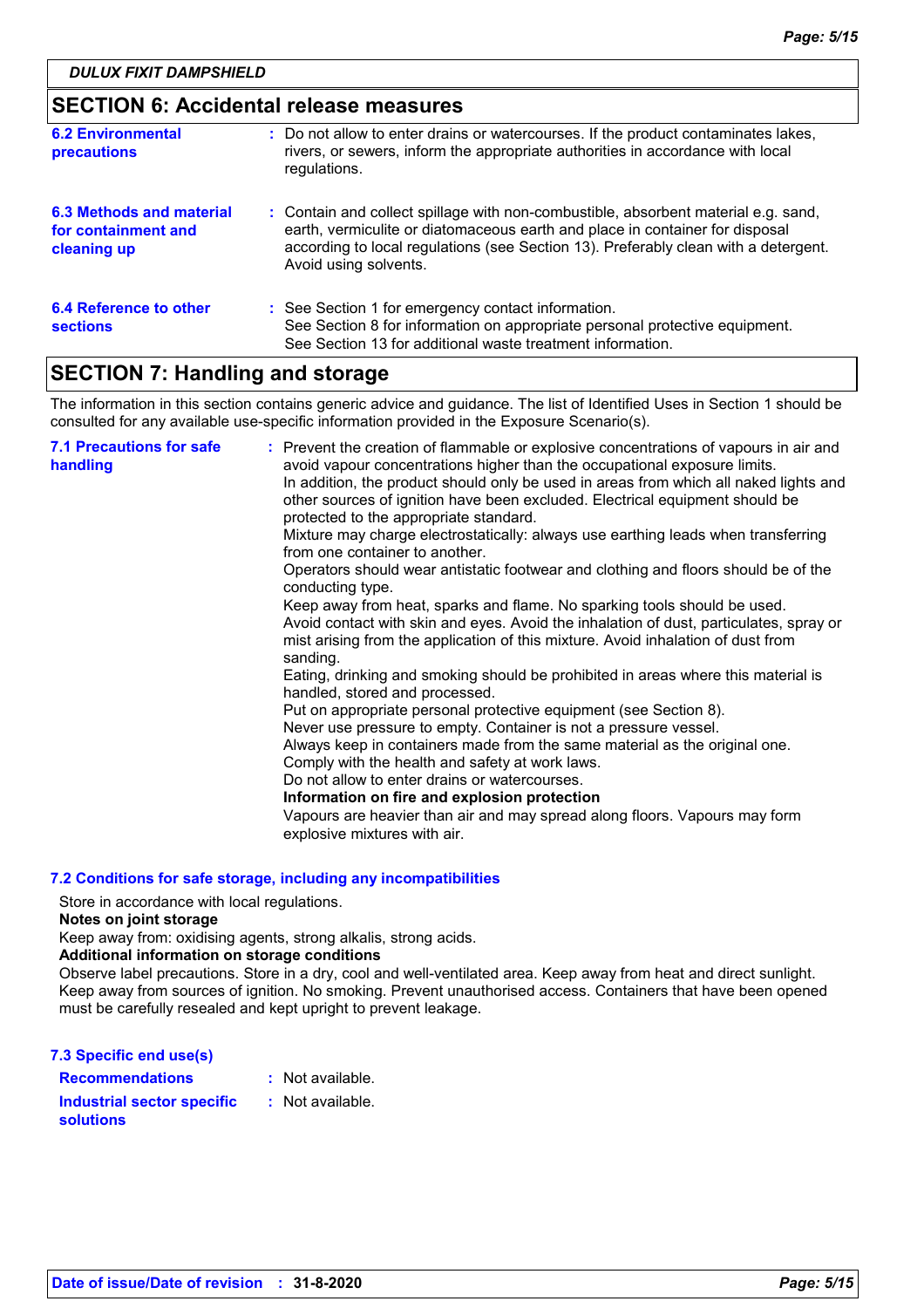# **SECTION 8: Exposure controls/personal protection**

The information in this section contains generic advice and guidance. Information is provided based on typical anticipated uses of the product. Additional measures might be required for bulk handling or other uses that could significantly increase worker exposure or environmental releases.

#### **8.1 Control parameters**

#### **Occupational exposure limits**

| <b>Product/ingredient name</b>                       |           | <b>Exposure limit values</b>                                                                                                                                                                                                                                                                                                                                                                                                                                                                                                                                                                                                                                                                                                                                                                                                                                                                                                                                                                                          |
|------------------------------------------------------|-----------|-----------------------------------------------------------------------------------------------------------------------------------------------------------------------------------------------------------------------------------------------------------------------------------------------------------------------------------------------------------------------------------------------------------------------------------------------------------------------------------------------------------------------------------------------------------------------------------------------------------------------------------------------------------------------------------------------------------------------------------------------------------------------------------------------------------------------------------------------------------------------------------------------------------------------------------------------------------------------------------------------------------------------|
| ethanediol                                           |           | EU OEL (Europe, 2/2017). Absorbed through skin. Notes: list<br>of indicative occupational exposure limit values<br>TWA: 20 ppm 8 hours.<br>TWA: 52 mg/m <sup>3</sup> 8 hours.<br>STEL: 40 ppm 15 minutes.<br>STEL: 104 mg/m <sup>3</sup> 15 minutes.                                                                                                                                                                                                                                                                                                                                                                                                                                                                                                                                                                                                                                                                                                                                                                  |
| 2-ethoxyethanol                                      |           | EU OEL (Europe, 2/2017). Absorbed through skin. Notes: list<br>of indicative occupational exposure limit values<br>TWA: 8 mg/m <sup>3</sup> 8 hours.<br>TWA: 2 ppm 8 hours.                                                                                                                                                                                                                                                                                                                                                                                                                                                                                                                                                                                                                                                                                                                                                                                                                                           |
| 2-methoxyethanol                                     |           | EU OEL (Europe, 2/2017). Absorbed through skin. Notes: list<br>of indicative occupational exposure limit values<br>TWA: 1 ppm 8 hours.                                                                                                                                                                                                                                                                                                                                                                                                                                                                                                                                                                                                                                                                                                                                                                                                                                                                                |
| <b>Recommended monitoring</b><br>procedures          | required. | : If this product contains ingredients with exposure limits, personal, workplace<br>atmosphere or biological monitoring may be required to determine the effectiveness<br>of the ventilation or other control measures and/or the necessity to use respiratory<br>protective equipment. Reference should be made to monitoring standards, such as<br>the following: European Standard EN 689 (Workplace atmospheres - Guidance for<br>the assessment of exposure by inhalation to chemical agents for comparison with<br>limit values and measurement strategy) European Standard EN 14042 (Workplace<br>atmospheres - Guide for the application and use of procedures for the assessment<br>of exposure to chemical and biological agents) European Standard EN 482<br>(Workplace atmospheres - General requirements for the performance of procedures<br>for the measurement of chemical agents) Reference to national guidance<br>documents for methods for the determination of hazardous substances will also be |
| <b>DNELS/DMELS</b>                                   |           |                                                                                                                                                                                                                                                                                                                                                                                                                                                                                                                                                                                                                                                                                                                                                                                                                                                                                                                                                                                                                       |
| No DNELs/DMELs available.                            |           |                                                                                                                                                                                                                                                                                                                                                                                                                                                                                                                                                                                                                                                                                                                                                                                                                                                                                                                                                                                                                       |
| <b>PNECs</b>                                         |           |                                                                                                                                                                                                                                                                                                                                                                                                                                                                                                                                                                                                                                                                                                                                                                                                                                                                                                                                                                                                                       |
| No PNECs available                                   |           |                                                                                                                                                                                                                                                                                                                                                                                                                                                                                                                                                                                                                                                                                                                                                                                                                                                                                                                                                                                                                       |
| <b>8.2 Exposure controls</b>                         |           |                                                                                                                                                                                                                                                                                                                                                                                                                                                                                                                                                                                                                                                                                                                                                                                                                                                                                                                                                                                                                       |
| <b>Appropriate engineering</b><br><b>controls</b>    |           | : Provide adequate ventilation. Where reasonably practicable, this should be<br>achieved by the use of local exhaust ventilation and good general extraction. If<br>these are not sufficient to maintain concentrations of particulates and solvent<br>vapours below the OEL, suitable respiratory protection must be worn.                                                                                                                                                                                                                                                                                                                                                                                                                                                                                                                                                                                                                                                                                           |
| <b>Individual protection measures</b>                |           |                                                                                                                                                                                                                                                                                                                                                                                                                                                                                                                                                                                                                                                                                                                                                                                                                                                                                                                                                                                                                       |
| <b>Hygiene measures</b>                              |           | : Wash hands, forearms and face thoroughly after handling chemical products, before<br>eating, smoking and using the lavatory and at the end of the working period.<br>Appropriate techniques should be used to remove potentially contaminated clothing.<br>Contaminated work clothing should not be allowed out of the workplace. Wash<br>contaminated clothing before reusing. Ensure that eyewash stations and safety<br>showers are close to the workstation location.                                                                                                                                                                                                                                                                                                                                                                                                                                                                                                                                           |
| <b>Eye/face protection</b><br><b>Skin protection</b> |           | : Use safety eyewear designed to protect against splash of liquids.                                                                                                                                                                                                                                                                                                                                                                                                                                                                                                                                                                                                                                                                                                                                                                                                                                                                                                                                                   |
| <b>Hand protection</b>                               |           |                                                                                                                                                                                                                                                                                                                                                                                                                                                                                                                                                                                                                                                                                                                                                                                                                                                                                                                                                                                                                       |
| <b>Gloves</b>                                        |           |                                                                                                                                                                                                                                                                                                                                                                                                                                                                                                                                                                                                                                                                                                                                                                                                                                                                                                                                                                                                                       |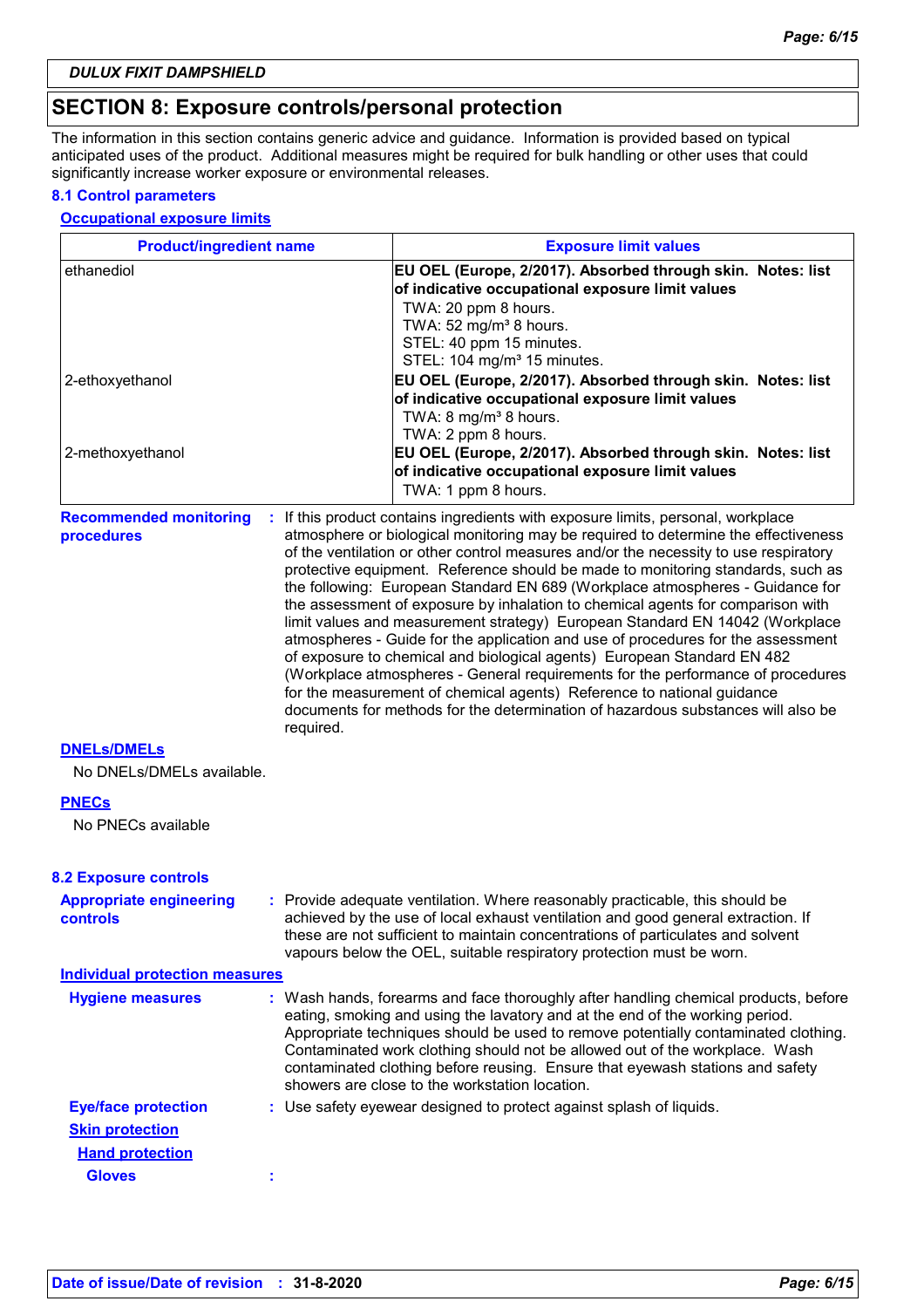# **SECTION 8: Exposure controls/personal protection**

|                                           | When prolonged or frequently repeated contact may occur, a glove with a protection<br>class of 6 (breakthrough time >480 minutes according to EN374) is recommended.<br>Recommended gloves: Viton ® or Nitrile, thickness ≥ 0.38 mm.<br>When only brief contact is expected, a glove with protection class of 2 or higher<br>(breakthrough time > 30 minutes according to EN374) is recommended.<br>Recommended gloves: Nitrile, thickness $\geq 0.12$ mm.<br>Gloves should be replaced regularly and if there is any sign of damage to the glove<br>material.                                                                                                                          |  |
|-------------------------------------------|-----------------------------------------------------------------------------------------------------------------------------------------------------------------------------------------------------------------------------------------------------------------------------------------------------------------------------------------------------------------------------------------------------------------------------------------------------------------------------------------------------------------------------------------------------------------------------------------------------------------------------------------------------------------------------------------|--|
|                                           | The performance or effectiveness of the glove may be reduced by physical/chemical<br>damage and poor maintenance.                                                                                                                                                                                                                                                                                                                                                                                                                                                                                                                                                                       |  |
| <b>Body protection</b>                    | : Personnel should wear antistatic clothing made of natural fibres or of high-<br>temperature-resistant synthetic fibres.                                                                                                                                                                                                                                                                                                                                                                                                                                                                                                                                                               |  |
| <b>Other skin protection</b>              | : Appropriate footwear and any additional skin protection measures should be<br>selected based on the task being performed and the risks involved and should be<br>approved by a specialist before handling this product.                                                                                                                                                                                                                                                                                                                                                                                                                                                               |  |
| <b>Respiratory protection</b>             | : If workers are exposed to concentrations above the exposure limit, they must use<br>appropriate, certified respirators.                                                                                                                                                                                                                                                                                                                                                                                                                                                                                                                                                               |  |
|                                           | OLD LEAD-BASED PAINTS:                                                                                                                                                                                                                                                                                                                                                                                                                                                                                                                                                                                                                                                                  |  |
|                                           | When surfaces are to be prepared for painting, account should be taken of the age<br>of the property and the possibility that lead-pigmented paint might be present. There<br>is a possibility that ingestion or inhalation of scrapings or dust arising from the<br>preparation work could cause health effects. As a working rule you should assume<br>that this will be the case if the age of the property is pre 1960.                                                                                                                                                                                                                                                             |  |
|                                           | Where possible wet sanding or chemical stripping methods should be used with<br>surfaces of this type to avoid the creation of dust. When dry sanding cannot be<br>avoided, and effective local exhaust ventilation is not available, it is recommended<br>that a dust respirator is worn, that is approved for use with lead dusts, and its type<br>selected on the basis of the COSHH assessment, taking into account the<br>Workplace Exposure Limit for lead in air. Furthermore, steps should be taken to<br>ensure containment of the dusts created, and that all practicable measures are<br>taken to clean up thoroughly all deposits of dusts in and around the affected area. |  |
|                                           | Respiratory protection in case of dust or spray mist formation. (particle filter EN143<br>type P2) Respiratory protection in case of vapour formation. (half mask with<br>combination filter A2-P2 til concentrations of 0,5 Vol%.)                                                                                                                                                                                                                                                                                                                                                                                                                                                     |  |
|                                           | The current Control of Lead at Work Regulations approved code of practice should<br>be consulted for advice on protective clothing and personal hygiene precautions.<br>Care should also be taken to exclude visitors, members of the household and<br>especially children from the affected area, during the actual work and the<br>subsequent clean up operations. All scrapings, dust, etc. should be disposed of by<br>the professional painting contractor as Hazardous Waste.                                                                                                                                                                                                     |  |
|                                           | Extra precautions will also need to be taken when burning off old lead-based paints<br>because fumes containing lead will be produced. It is recommended that a<br>respirator, approved for use with particulate fumes of lead is selected on the basis<br>of the COSHH assessment, taking into account the Workplace Exposure Limit for<br>lead in air. Similar precautions to those given above about sanding should be taken<br>with reference to protective clothing, disposal of scrapings and dusts, and exclusion<br>of other personnel and especially children from the building during actual work and<br>the subsequent clean up operations.                                  |  |
|                                           | Avoid the inhalation of dust. Wear suitable face mask if dry sanding. Special<br>precautions should be taken during surface preparation of pre-1960s paint surfaces<br>over wood and metal as they may contain harmful lead.                                                                                                                                                                                                                                                                                                                                                                                                                                                            |  |
| <b>Environmental exposure</b><br>controls | : Do not allow to enter drains or watercourses.                                                                                                                                                                                                                                                                                                                                                                                                                                                                                                                                                                                                                                         |  |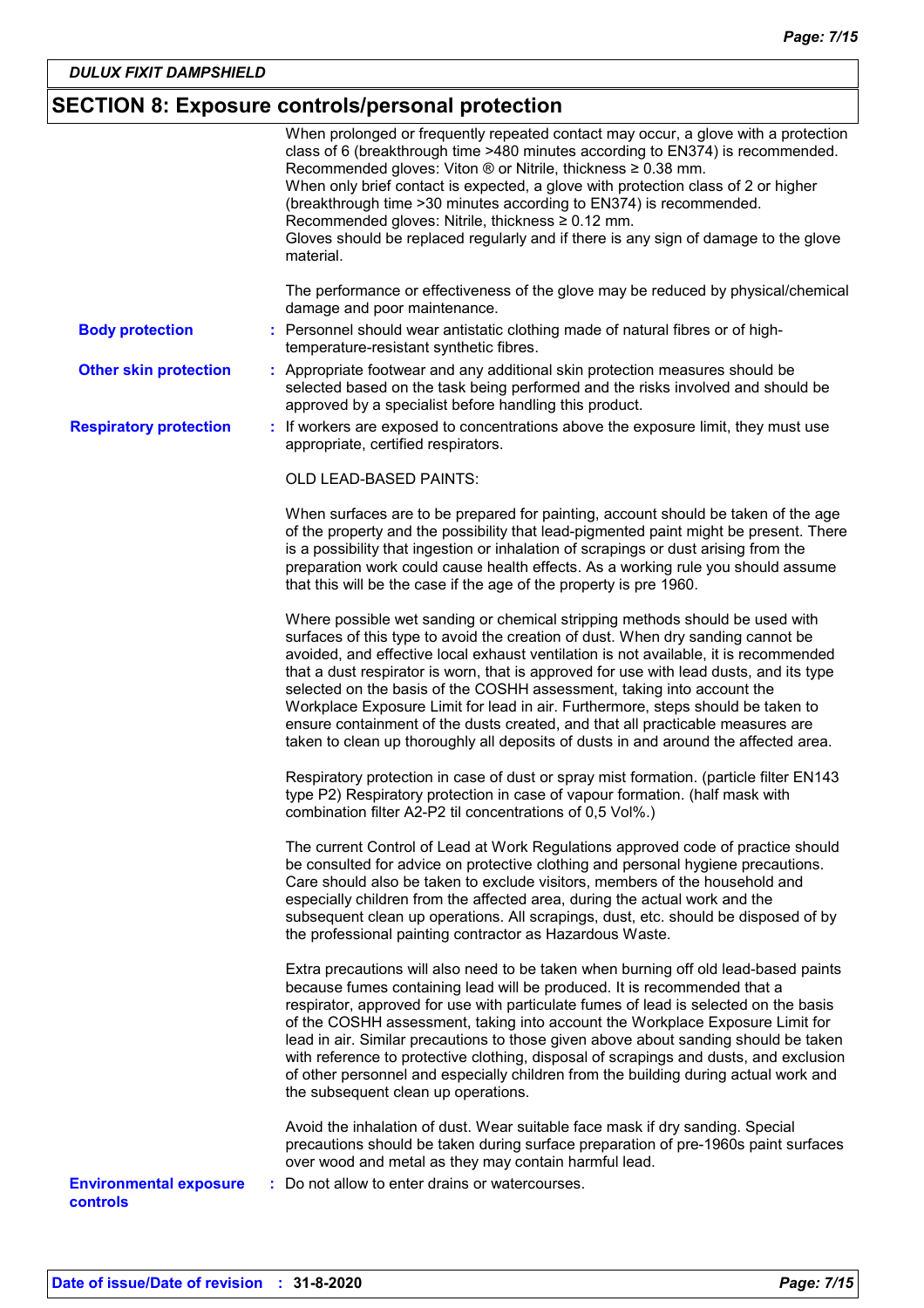## **SECTION 9: Physical and chemical properties**

#### 100°C **Initial boiling point and boiling : Physical state Melting point/freezing point range Vapour pressure Relative density Vapour density Solubility(ies)** Liquid. **: :** Not available. 1,247 **: :** Not available. **:** Not available. Easily soluble in the following materials: cold water. **: Odour** : Not available. **pH Colour Evaporation rate Auto-ignition temperature Flash point :** Not available. Closed cup: 100°C **: :** Not available. **:** Not available. **Partition coefficient: n-octanol/ :** Not available. 9 **: Viscosity Kinematic (room temperature): 12,83 cm<sup>2</sup>/s Viscosity Odour threshold water Upper/lower flammability or explosive limits Explosive properties :** Various: See label. **:** Not available. : Not available. **Oxidising properties** : Not available. **9.1. Information on basic physical and chemical properties Appearance 9.2. Other information Decomposition temperature :** Not available. **Solubility in water :** Not available.

## **SECTION 10: Stability and reactivity**

| <b>10.1 Reactivity</b>                            | : No specific test data related to reactivity available for this product or its ingredients.                                        |
|---------------------------------------------------|-------------------------------------------------------------------------------------------------------------------------------------|
| <b>10.2 Chemical stability</b>                    | : Stable under recommended storage and handling conditions (see Section 7).                                                         |
| <b>10.3 Possibility of</b><br>hazardous reactions | : Under normal conditions of storage and use, hazardous reactions will not occur.                                                   |
| <b>10.4 Conditions to avoid</b>                   | : When exposed to high temperatures may produce hazardous decomposition<br>products.                                                |
| 10.5 Incompatible materials                       | : Keep away from the following materials to prevent strong exothermic reactions:<br>oxidising agents, strong alkalis, strong acids. |
| <b>10.6 Hazardous</b><br>decomposition products   | Decomposition products may include the following materials: carbon monoxide,<br>carbon dioxide, smoke, oxides of nitrogen.          |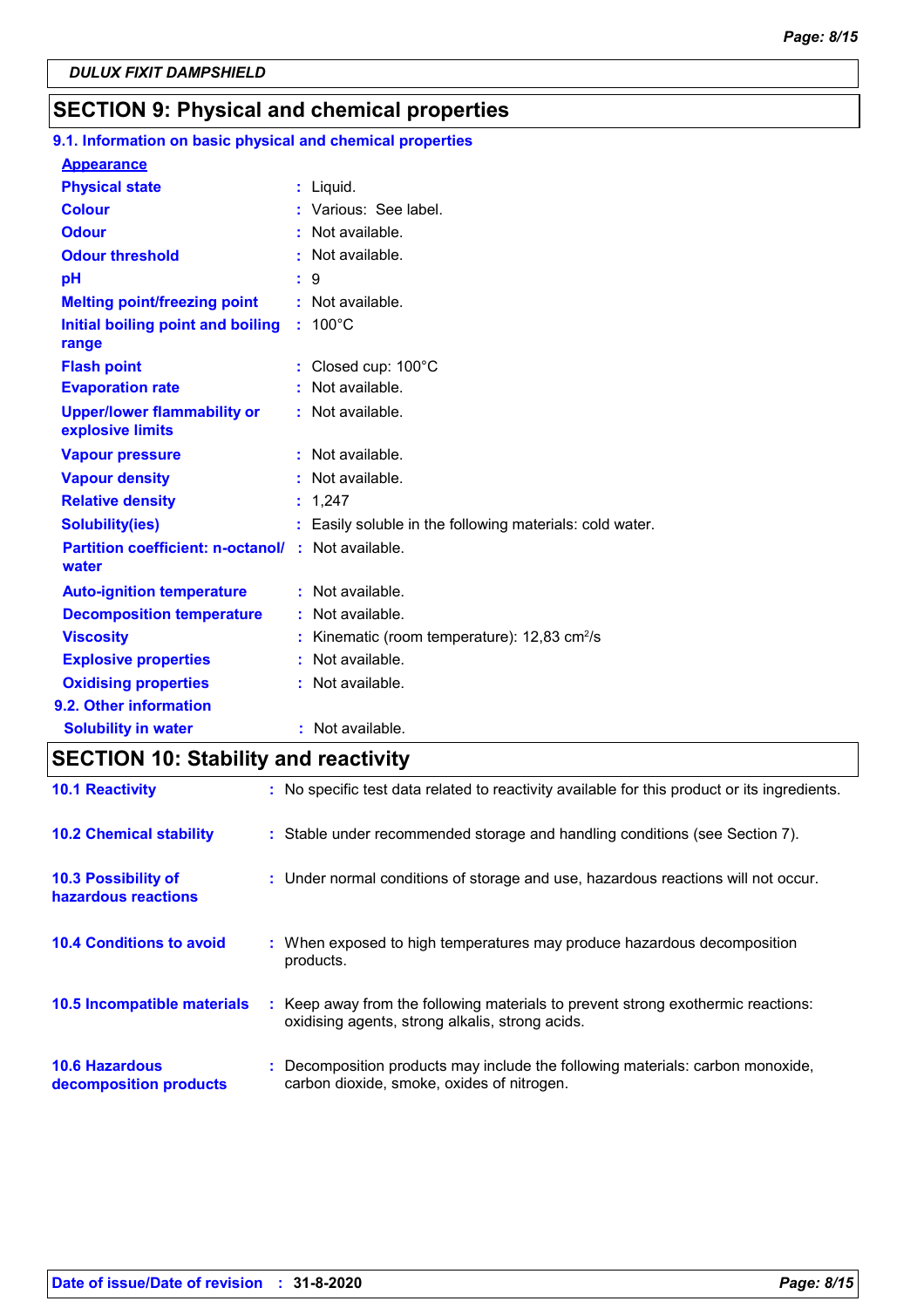# **SECTION 11: Toxicological information**

#### **11.1 Information on toxicological effects**

There are no data available on the mixture itself. The mixture has been assessed following the conventional method of the CLP Regulation (EC) No 1272/2008 and is classified for toxicological properties accordingly. See Sections 2 and 3 for details.

Exposure to component solvent vapour concentrations in excess of the stated occupational exposure limit may result in adverse health effects such as mucous membrane and respiratory system irritation and adverse effects on the kidneys, liver and central nervous system. Symptoms and signs include headache, dizziness, fatigue, muscular weakness, drowsiness and, in extreme cases, loss of consciousness.

Solvents may cause some of the above effects by absorption through the skin. Repeated or prolonged contact with the mixture may cause removal of natural fat from the skin, resulting in non-allergic contact dermatitis and absorption through the skin.

If splashed in the eyes, the liquid may cause irritation and reversible damage.

Ingestion may cause nausea, diarrhea and vomiting.

This takes into account, where known, delayed and immediate effects and also chronic effects of components from short-term and long-term exposure by oral, inhalation and dermal routes of exposure and eye contact.

Contains C(M)IT/MIT(3:1). May produce an allergic reaction.

### **Acute toxicity**

| <b>Product/ingredient name</b> | <b>Result</b>                        | <b>Species</b> | <b>Dose</b> | <b>Exposure</b>          |
|--------------------------------|--------------------------------------|----------------|-------------|--------------------------|
| ethanediol                     | LD50 Intraperitoneal                 | Rat            | 5010 mg/kg  |                          |
|                                | LD50 Intravenous                     | Rat            | 3260 mg/kg  |                          |
|                                | ILD50 Oral                           | Rat            | 4700 mg/kg  |                          |
|                                | LD50 Route of exposure<br>unreported | Rat            | $13$ g/kg   |                          |
|                                | LD50 Subcutaneous                    | Rat            | 2800 mg/kg  | $\overline{\phantom{0}}$ |

**Conclusion/Summary :** Not available.

### **Acute toxicity estimates**

Not available.

### **Irritation/Corrosion**

| <b>Product/ingredient name</b> | <b>Result</b>            | <b>Species</b> | <b>Score</b>             | <b>Exposure</b>  | <b>Observation</b> |
|--------------------------------|--------------------------|----------------|--------------------------|------------------|--------------------|
| $C(M)$ IT/MIT $(3:1)$          | Skin - Severe irritant   | <b>Human</b>   | $\overline{\phantom{a}}$ | 0.01 Percent     |                    |
| ethanediol                     | Eyes - Mild irritant     | Rabbit         |                          | 24 hours 500     |                    |
|                                |                          |                |                          | milligrams       |                    |
|                                | Eyes - Mild irritant     | Rabbit         | $\overline{\phantom{a}}$ | 1 hours 100      |                    |
|                                |                          |                |                          | milligrams       |                    |
|                                | Eyes - Moderate irritant | Rabbit         | $\overline{\phantom{a}}$ | 6 hours 1440     |                    |
|                                |                          |                |                          | milligrams       |                    |
|                                | Skin - Mild irritant     | Rabbit         |                          | 555              |                    |
| 2-ethoxyethanol                | Eyes - Mild irritant     |                |                          | milligrams<br>10 |                    |
|                                |                          | Guinea pig     | $\overline{\phantom{a}}$ | Micrograms       |                    |
|                                | Eyes - Mild irritant     | Rabbit         | $\overline{\phantom{a}}$ | 24 hours 500     |                    |
|                                |                          |                |                          | milligrams       |                    |
|                                | Eyes - Moderate irritant | Rabbit         | $\overline{\phantom{a}}$ | 50 milligrams    |                    |
|                                | Skin - Mild irritant     | Rabbit         |                          | 500              |                    |
|                                |                          |                |                          | milligrams       |                    |
| 2-methoxyethanol               | Eyes - Mild irritant     | Guinea pig     | $\overline{\phantom{a}}$ | 10               |                    |
|                                |                          |                |                          | Micrograms       |                    |
|                                | Eyes - Mild irritant     | Rabbit         | $\overline{\phantom{a}}$ | 24 hours 500     |                    |
|                                |                          |                |                          | milligrams       |                    |
|                                | Skin - Mild irritant     | Rabbit         |                          | 24 hours 483     |                    |
|                                |                          |                |                          | milligrams       |                    |
| <b>Conclusion/Summary</b>      | : Not available.         |                |                          |                  |                    |
| <b>Sensitisation</b>           |                          |                |                          |                  |                    |
| <b>Conclusion/Summary</b>      | : Not available.         |                |                          |                  |                    |
|                                |                          |                |                          |                  |                    |
| <b>Mutagenicity</b>            |                          |                |                          |                  |                    |
| <b>Conclusion/Summary</b>      | : Not available.         |                |                          |                  |                    |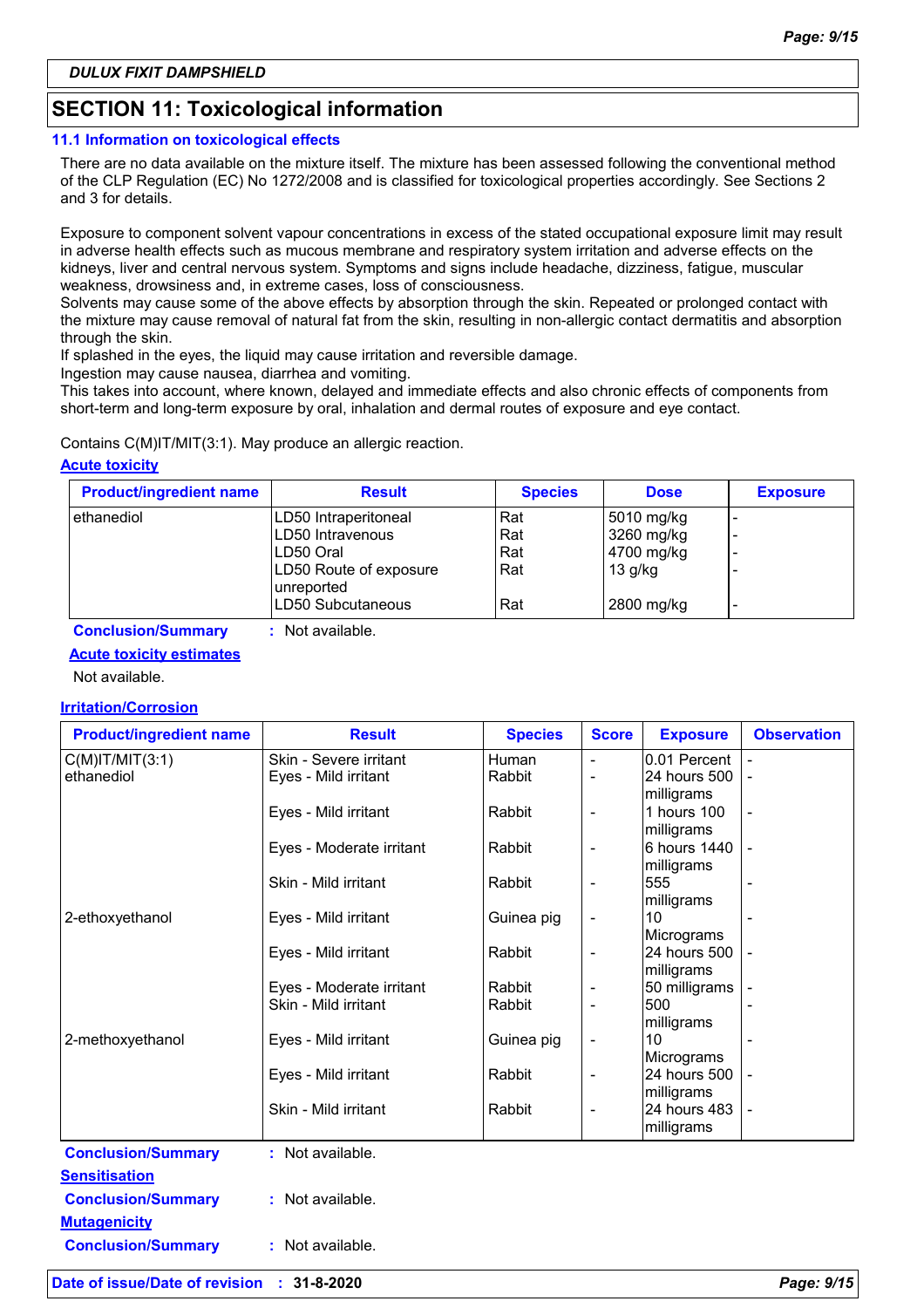# **SECTION 11: Toxicological information**

| <b>Carcinogenicity</b>                                    |                    |
|-----------------------------------------------------------|--------------------|
| <b>Conclusion/Summary</b>                                 | $:$ Not available. |
| <b>Reproductive toxicity</b>                              |                    |
| <b>Conclusion/Summary</b>                                 | : Not available.   |
| Teratogenicity                                            |                    |
| <b>Conclusion/Summary</b>                                 | : Not available.   |
| <b>Specific target organ toxicity (single exposure)</b>   |                    |
| Not available.                                            |                    |
| <b>Specific target organ toxicity (repeated exposure)</b> |                    |
| Not available.                                            |                    |
|                                                           |                    |

#### **Aspiration hazard**

Not available.

#### **Other information :** : Not available.

### **SECTION 12: Ecological information**

#### **12.1 Toxicity**

There are no data available on the mixture itself. Do not allow to enter drains or watercourses.

The mixture has been assessed following the summation method of the CLP Regulation (EC) No 1272/2008 and is not classified as hazardous to the environment, but contains substance(s) hazardous to the environment. See section 3 for details.

| <b>Product/ingredient name</b> | <b>Result</b>                        | <b>Species</b>                                                               | <b>Exposure</b> |
|--------------------------------|--------------------------------------|------------------------------------------------------------------------------|-----------------|
| ethanediol                     | Acute LC50 13140000 µg/l Fresh water | Crustaceans - Ceriodaphnia<br>dubia                                          | 48 hours        |
|                                | Acute LC50 13900000 µg/l Fresh water | Crustaceans - Ceriodaphnia<br>dubia - Neonate                                | 48 hours        |
|                                | Acute LC50 10500000 µg/l Fresh water | Crustaceans - Ceriodaphnia<br>dubia - Neonate                                | 48 hours        |
|                                | Acute LC50 6900000 µg/l Fresh water  | Crustaceans - Ceriodaphnia<br>dubia - Neonate                                | 48 hours        |
|                                | Acute LC50 10000000 µg/l Fresh water | Crustaceans - Ceriodaphnia<br>dubia - Neonate                                | 48 hours        |
|                                | Acute LC50 41100000 µg/l Fresh water | Daphnia - Daphnia magna -<br>Neonate                                         | 48 hours        |
|                                | Acute LC50 47400000 µg/l Fresh water | Daphnia - Daphnia magna -<br>Neonate                                         | 48 hours        |
|                                | Acute LC50 46300000 µg/l Fresh water | Daphnia - Daphnia magna -<br>Neonate                                         | 48 hours        |
|                                | Acute LC50 45500000 µg/l Fresh water | Daphnia - Daphnia magna -<br>Neonate                                         | 48 hours        |
|                                | Acute LC50 41000000 µg/l Fresh water | Daphnia - Daphnia magna -<br>Neonate                                         | 48 hours        |
|                                | Acute LC50 27540 mg/l Fresh water    | Fish - Lepomis macrochirus -<br>Juvenile (Fledgling, Hatchling,<br>Weanling) | 96 hours        |
|                                | Acute LC50 52500 mg/l Fresh water    | Fish - Pimephales promelas -<br>Fry                                          | 96 hours        |
|                                | Acute LC50 43900 mg/l Fresh water    | Fish - Pimephales promelas -<br>Juvenile (Fledgling, Hatchling,<br>Weanling) | 96 hours        |
|                                | Acute LC50 49000000 µg/l Fresh water | Fish - Pimephales promelas -<br>Juvenile (Fledgling, Hatchling,<br>Weanling) | 96 hours        |
|                                | Acute LC50 8050000 µg/l Fresh water  | Fish - Pimephales promelas                                                   | 96 hours        |
| 2-methoxyethanol               | Acute LC50 >100 ppm Fresh water      | Fish - Lepomis macrochirus                                                   | 96 hours        |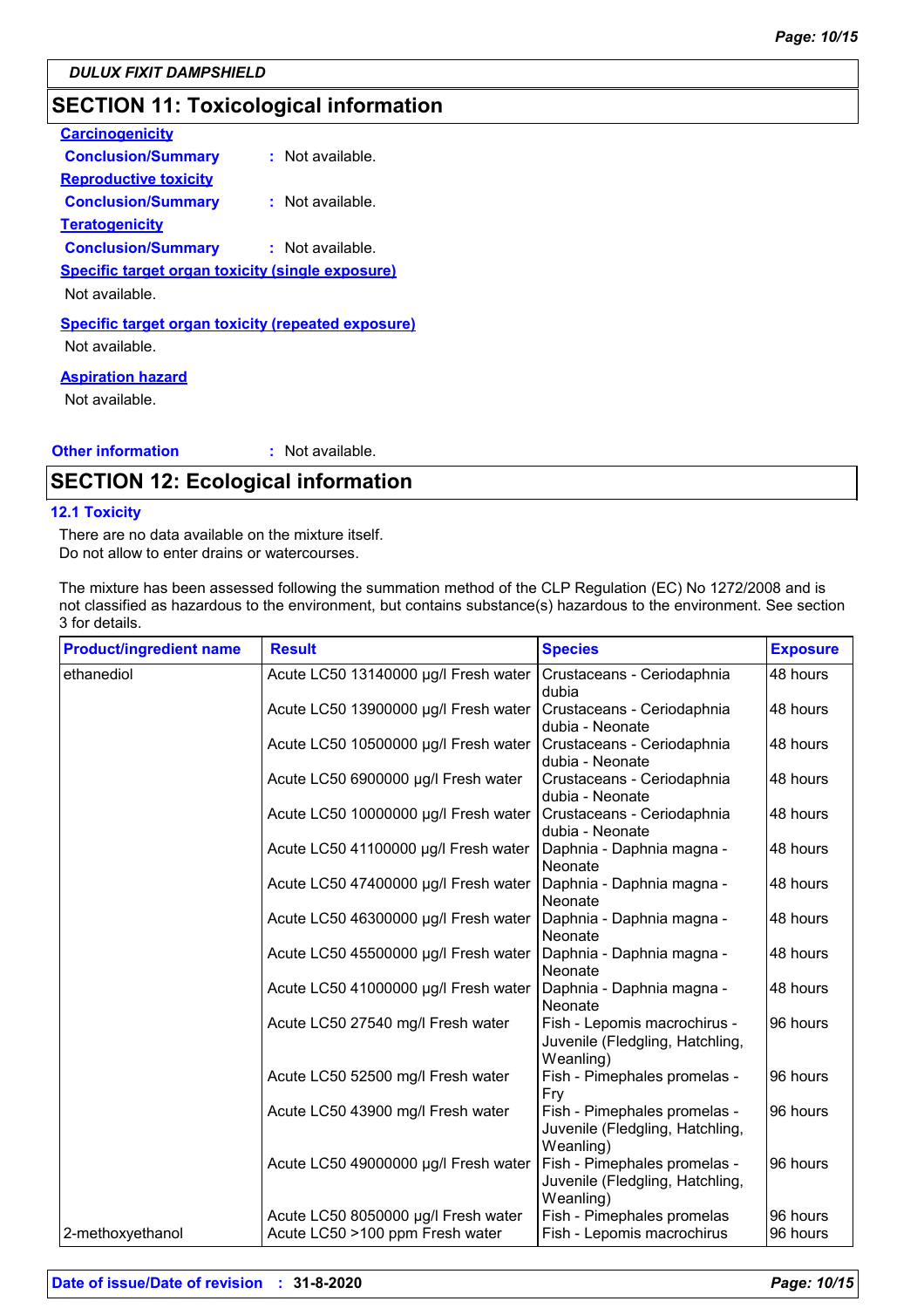# **SECTION 12: Ecological information**

**Conclusion/Summary :** Not available.

### **12.2 Persistence and degradability**

**Conclusion/Summary :** Not available.

### **12.3 Bioaccumulative potential**

| <b>Product/ingredient name</b> | <b>⊥LogP</b> ow    | <b>BCF</b> | <b>Potential</b>           |
|--------------------------------|--------------------|------------|----------------------------|
| ethanediol<br>2-ethoxyethanol  | $-1,36$<br>$-0,32$ |            | <b>How</b><br><b>I</b> low |
| 2-methoxyethanol               | $-0,77$            |            | low                        |

| <b>12.4 Mobility in soil</b>                            |                  |
|---------------------------------------------------------|------------------|
| <b>Soil/water partition</b><br><b>coefficient (Koc)</b> | : Not available. |
| <b>Mobility</b>                                         | : Not available. |

### **12.5 Results of PBT and vPvB assessment**

| <b>PBT</b>  | : Not applicable. |
|-------------|-------------------|
| <b>vPvB</b> | : Not applicable. |

**12.6 Other adverse effects** : No known significant effects or critical hazards.

# **SECTION 13: Disposal considerations**

The information in this section contains generic advice and guidance. The list of Identified Uses in Section 1 should be consulted for any available use-specific information provided in the Exposure Scenario(s).

### **13.1 Waste treatment methods**

| <b>Product</b>                 |           |                                                                                                                                                                                                                                                                                                                                                                                                                                                                                                                                                    |  |
|--------------------------------|-----------|----------------------------------------------------------------------------------------------------------------------------------------------------------------------------------------------------------------------------------------------------------------------------------------------------------------------------------------------------------------------------------------------------------------------------------------------------------------------------------------------------------------------------------------------------|--|
| <b>Methods of disposal</b>     |           | The generation of waste should be avoided or minimised wherever possible.<br>Disposal of this product, solutions and any by-products should at all times comply<br>with the requirements of environmental protection and waste disposal legislation<br>and any regional local authority requirements. Dispose of surplus and non-<br>recyclable products via a licensed waste disposal contractor. Waste should not be<br>disposed of untreated to the sewer unless fully compliant with the requirements of<br>all authorities with jurisdiction. |  |
| <b>Hazardous waste</b>         |           | : The classification of the product may meet the criteria for a hazardous waste.                                                                                                                                                                                                                                                                                                                                                                                                                                                                   |  |
| <b>Disposal considerations</b> |           | Do not allow to enter drains or watercourses.<br>Dispose of according to all federal, state and local applicable regulations.<br>If this product is mixed with other wastes, the original waste product code may no<br>longer apply and the appropriate code should be assigned.<br>For further information, contact your local waste authority.                                                                                                                                                                                                   |  |
| <b>Packaging</b>               |           |                                                                                                                                                                                                                                                                                                                                                                                                                                                                                                                                                    |  |
| <b>Methods of disposal</b>     |           | The generation of waste should be avoided or minimised wherever possible. Waste<br>packaging should be recycled. Incineration or landfill should only be considered<br>when recycling is not feasible.                                                                                                                                                                                                                                                                                                                                             |  |
| <b>Disposal considerations</b> |           | : Using information provided in this safety data sheet, advice should be obtained from<br>the relevant waste authority on the classification of empty containers.<br>Empty containers must be scrapped or reconditioned.<br>Dispose of containers contaminated by the product in accordance with local or<br>national legal provisions.                                                                                                                                                                                                            |  |
| <b>Type of packaging</b>       |           | European waste catalogue (EWC)                                                                                                                                                                                                                                                                                                                                                                                                                                                                                                                     |  |
| <b>CEPE Paint Guidelines</b>   | 15 01 10* | packaging containing residues of or contaminated by<br>hazardous substances                                                                                                                                                                                                                                                                                                                                                                                                                                                                        |  |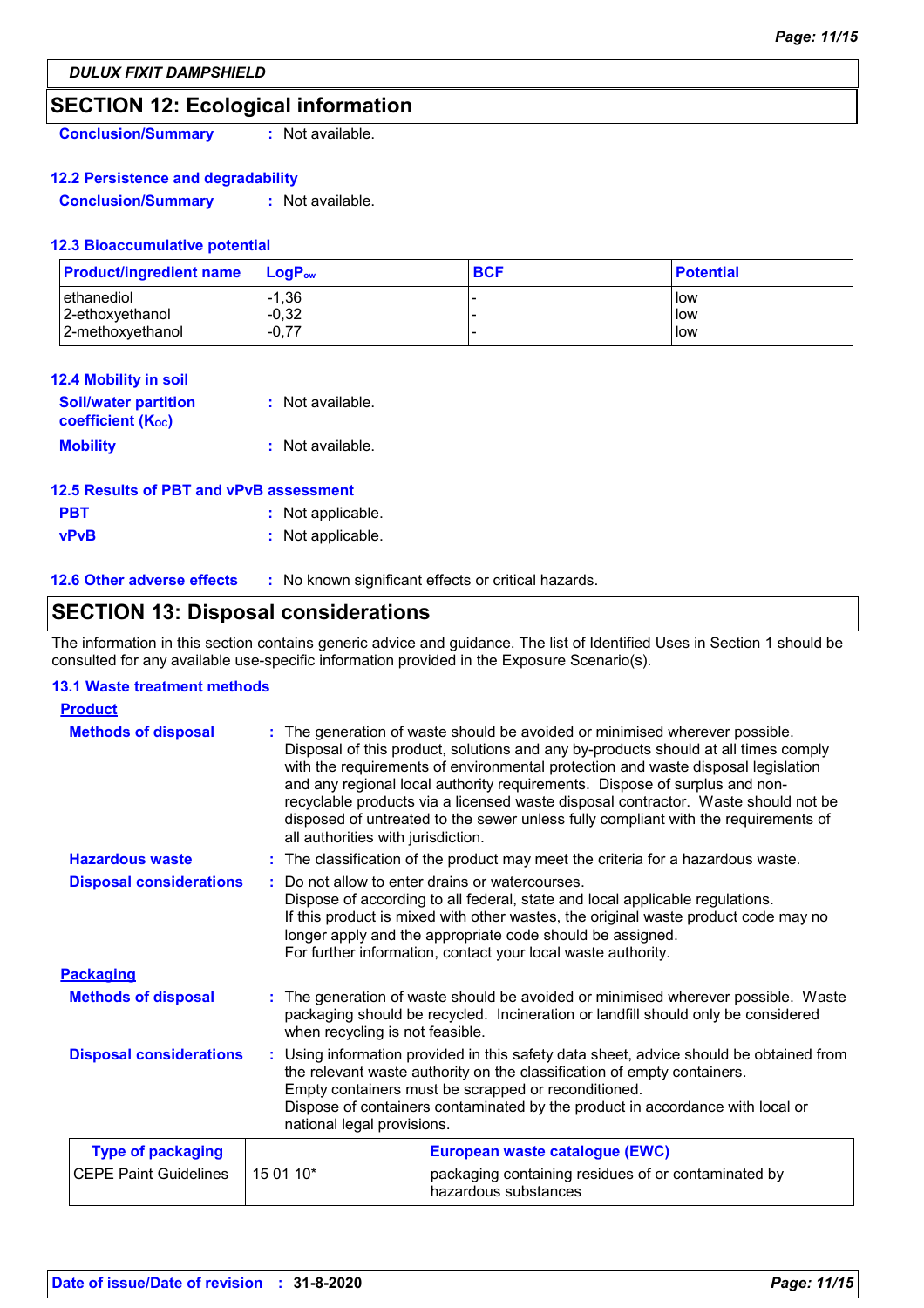### **SECTION 13: Disposal considerations**

**Special precautions :** This material and its container must be disposed of in a safe way. Care should be taken when handling emptied containers that have not been cleaned or rinsed out. Empty containers or liners may retain some product residues. Avoid dispersal of spilt material and runoff and contact with soil, waterways, drains and sewers.

# **SECTION 14: Transport information**

# **Information pertaining to IATA and ADN is considered not relevant since the material is not packaged in the correct approved packaging required of these methods of transport.**

|                                                                                             | <b>ADR</b>                                                                                                                                                                                                             | <b>IMDG</b>     |
|---------------------------------------------------------------------------------------------|------------------------------------------------------------------------------------------------------------------------------------------------------------------------------------------------------------------------|-----------------|
| 14.1 UN number                                                                              | Not regulated.                                                                                                                                                                                                         | Not regulated.  |
| 14.2 UN proper<br>shipping name                                                             | Not applicable.                                                                                                                                                                                                        | Not applicable. |
| <b>14.3 Transport</b><br>hazard class(es)<br><b>Class</b>                                   | Not applicable.                                                                                                                                                                                                        | Not applicable. |
| <b>Subsidiary class</b>                                                                     |                                                                                                                                                                                                                        |                 |
| <b>14.4 Packing group</b>                                                                   | Not applicable.                                                                                                                                                                                                        | Not applicable. |
| 14.5<br><b>Environmental</b><br><b>hazards</b>                                              |                                                                                                                                                                                                                        |                 |
| <b>Marine pollutant</b>                                                                     | No.                                                                                                                                                                                                                    | No.             |
| <b>Marine pollutant</b><br><b>substances</b>                                                |                                                                                                                                                                                                                        | Not available.  |
| <b>14.6 Special</b><br>precautions for<br>user                                              | Transport within user's premises: always<br>transport in closed containers that are upright<br>and secure. Ensure that persons transporting<br>the product know what to do in the event of an<br>accident or spillage. |                 |
| <b>HI/Kemler number</b>                                                                     | Not available.                                                                                                                                                                                                         |                 |
| <b>Emergency</b><br>schedules (EmS)                                                         |                                                                                                                                                                                                                        | Not applicable. |
| <b>14.7 Transport in bulk</b><br>according to Annex II of<br><b>MARPOL and the IBC Code</b> | : Not applicable.                                                                                                                                                                                                      |                 |
| <b>Additional</b><br><b>information</b>                                                     |                                                                                                                                                                                                                        |                 |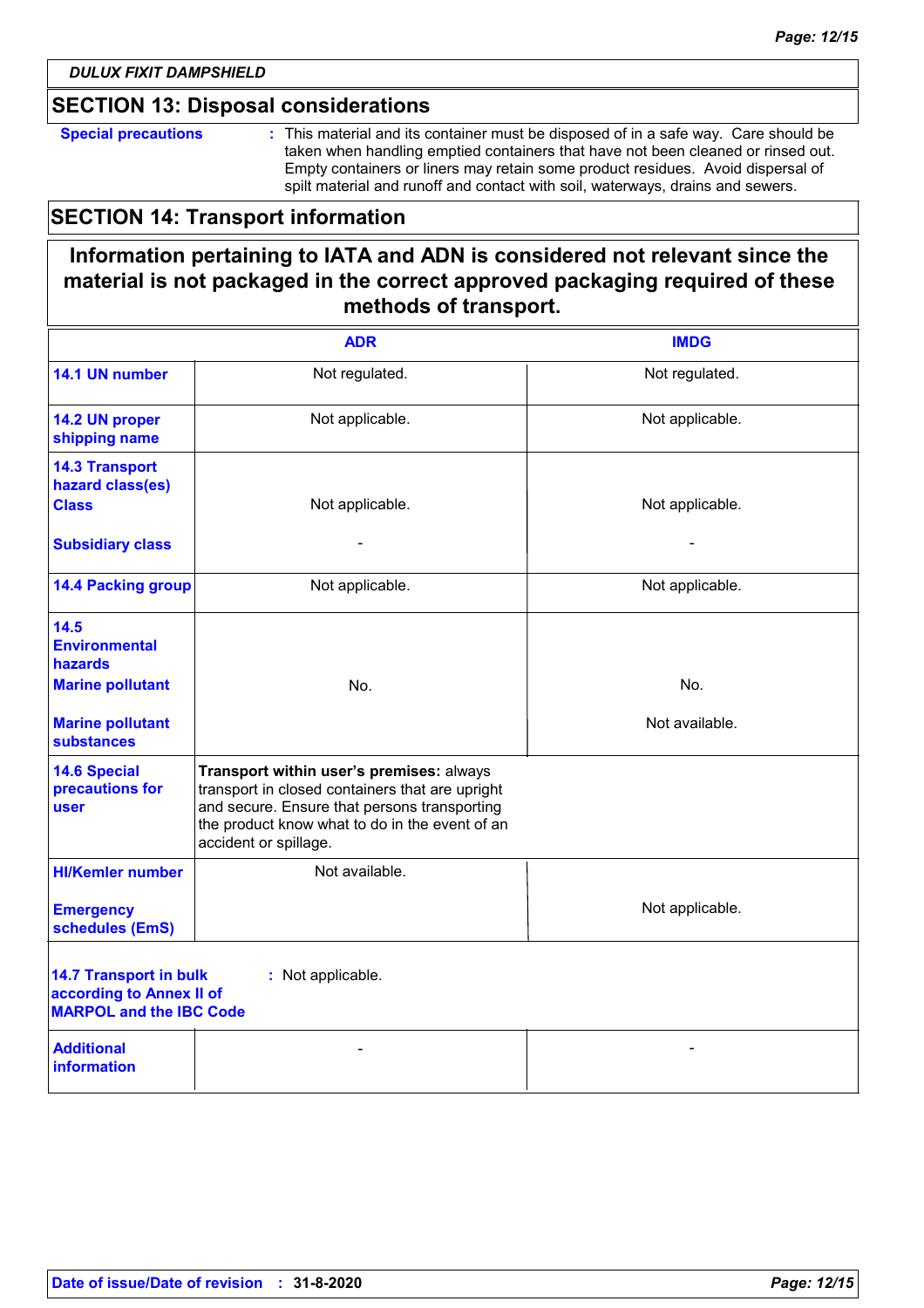# **SECTION 15: Regulatory information**

### **15.1 Safety, health and environmental regulations/legislation specific for the substance or mixture EU Regulation (EC) No. 1907/2006 (REACH)**

#### **Annex XIV - List of substances subject to authorisation**

#### **Annex XIV**

None of the components are listed, or the component present is below its threshold.

#### **Substances of very high concern**

| <b>Ingredient name</b> | <b>Intrinsic property</b> | <b>Status</b> | Reference<br><b>number</b> | Date of<br>revision |
|------------------------|---------------------------|---------------|----------------------------|---------------------|
| 2-ethoxyethanol        | Toxic to reproduction     | Candidate     | ED/95/2010                 | 15-12-2010          |
| 2-methoxyethanol       | Toxic to reproduction     | Candidate     | ED/95/2010                 | 15-12-2010          |

#### **Annex XVII - Restrictions on the manufacture,** : Not applicable.

#### **placing on the market**

**and use of certain dangerous substances, mixtures and articles**

### **Other EU regulations**

**VOC for Ready-for-Use Mixture :** Not applicable.

# **Ozone depleting substances (1005/2009/EU)**

Not listed.

### **Prior Informed Consent (PIC) (649/2012/EU)**

Not listed.

#### **Seveso Directive**

This product is not controlled under the Seveso Directive.

#### **International regulations**

**Chemical Weapon Convention List Schedules I, II & III Chemicals**

Not listed.

### **Montreal Protocol (Annexes A, B, C, E)**

Not listed.

# **Stockholm Convention on Persistent Organic Pollutants**

Not listed.

#### **Rotterdam Convention on Prior Informed Consent (PIC)** Not listed.

### **UNECE Aarhus Protocol on POPs and Heavy Metals**

Not listed.

**15.2 Chemical safety** 

**:** No Chemical Safety Assessment has been carried out.

**assessment**

**SECTION 16: Other information**

### **CEPE code :** 1

| $\nabla$ Indicates information that has changed from previously issued version.                                                                                                                                                                                                                                                           |
|-------------------------------------------------------------------------------------------------------------------------------------------------------------------------------------------------------------------------------------------------------------------------------------------------------------------------------------------|
| <b>Abbreviations and acronyms : ATE = Acute Toxicity Estimate</b><br>CLP = Classification, Labelling and Packaging Regulation [Regulation (EC) No.<br>1272/2008]<br>DMEL = Derived Minimal Effect Level<br>DNEL = Derived No Effect Level<br>EUH statement = CLP-specific Hazard statement<br>PBT = Persistent, Bioaccumulative and Toxic |
|                                                                                                                                                                                                                                                                                                                                           |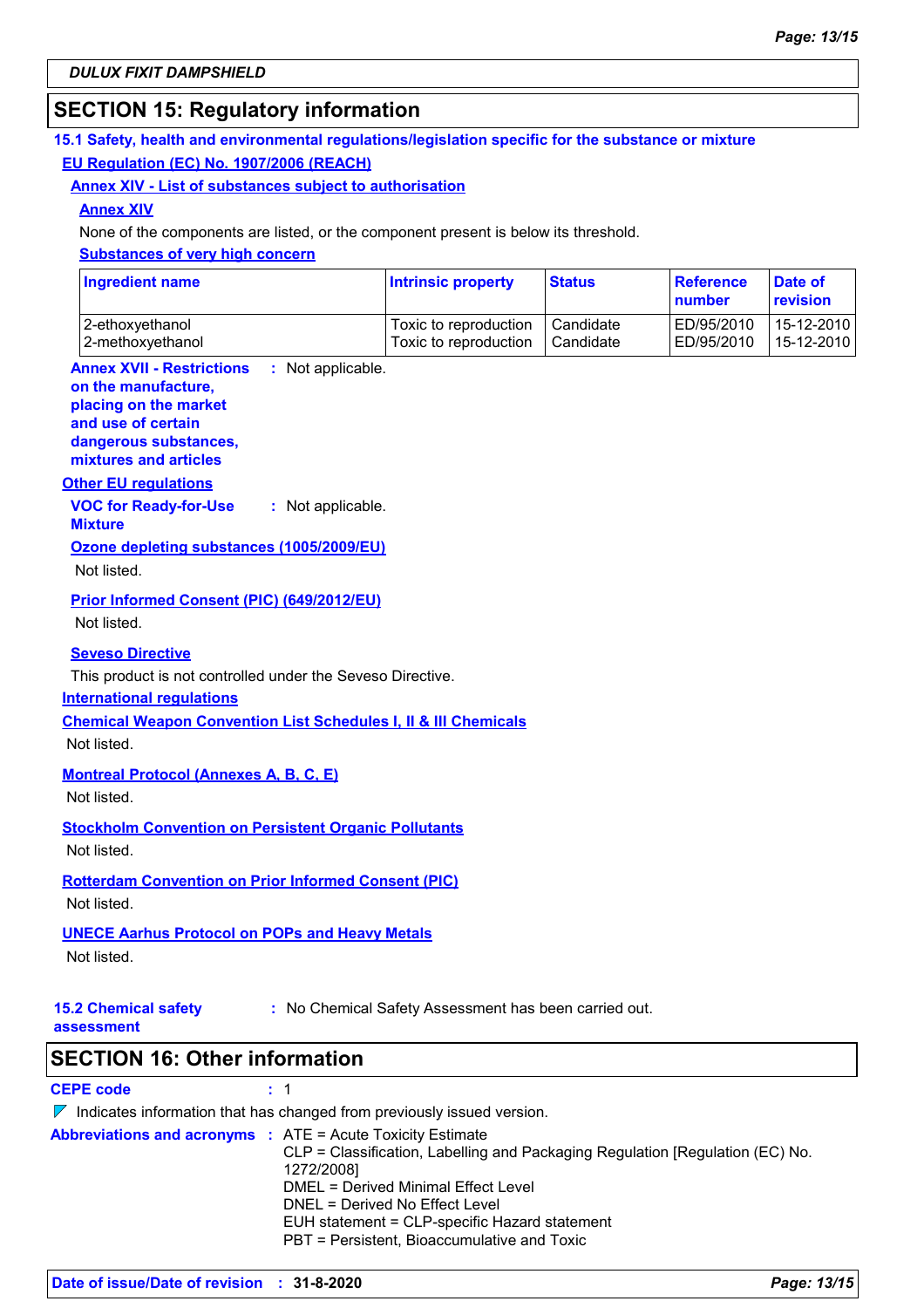### **SECTION 16: Other information**

PNEC = Predicted No Effect Concentration RRN = REACH Registration Number vPvB = Very Persistent and Very Bioaccumulative

#### **Procedure used to derive the classification according to Regulation (EC) No. 1272/2008 [CLP/GHS]**

| <b>Classification</b> | <b>Justification</b> |
|-----------------------|----------------------|
| Skin Sens. 1, H317    | Calculation method   |

### **Full text of abbreviated H statements**

| H <sub>226</sub> | Flammable liquid and vapour.                          |
|------------------|-------------------------------------------------------|
| H <sub>301</sub> | Toxic if swallowed.                                   |
| H302             | Harmful if swallowed.                                 |
| H310             | Fatal in contact with skin.                           |
| H312             | Harmful in contact with skin.                         |
| H314             | Causes severe skin burns and eye damage.              |
| H317             | May cause an allergic skin reaction.                  |
| H318             | Causes serious eye damage.                            |
| H330             | Fatal if inhaled.                                     |
| H332             | Harmful if inhaled.                                   |
| H360FD           | May damage fertility. May damage the unborn child.    |
| H400             | Very toxic to aquatic life.                           |
| H410             | Very toxic to aquatic life with long lasting effects. |

#### **Full text of classifications [CLP/GHS]**

| Acute Tox. 2, H310        |                   | ACUTE TOXICITY (dermal) - Category 2                 |
|---------------------------|-------------------|------------------------------------------------------|
| Acute Tox. 2, H330        |                   | <b>ACUTE TOXICITY (inhalation) - Category 2</b>      |
| Acute Tox. 3, H301        |                   | <b>ACUTE TOXICITY (oral) - Category 3</b>            |
| Acute Tox. 4, H302        |                   | ACUTE TOXICITY (oral) - Category 4                   |
| Acute Tox. 4, H312        |                   | ACUTE TOXICITY (dermal) - Category 4                 |
| Acute Tox. 4, H332        |                   | <b>ACUTE TOXICITY (inhalation) - Category 4</b>      |
| Aquatic Acute 1, H400     |                   | SHORT-TERM (ACUTE) AQUATIC HAZARD - Category 1       |
| Aquatic Chronic 1, H410   |                   | LONG-TERM (CHRONIC) AQUATIC HAZARD - Category 1      |
| Eye Dam. 1, H318          |                   | SERIOUS EYE DAMAGE/EYE IRRITATION - Category 1       |
| Flam. Lig. 3, H226        |                   | FLAMMABLE LIQUIDS - Category 3                       |
| Repr. 1B, H360FD          |                   | REPRODUCTIVE TOXICITY (Fertility and Unborn child) - |
|                           |                   | Category 1B                                          |
| Skin Corr. 1C, H314       |                   | SKIN CORROSION/IRRITATION - Category 1C              |
| <b>Skin Sens. 1, H317</b> |                   | SKIN SENSITISATION - Category 1                      |
| Skin Sens. 1A, H317       |                   | SKIN SENSITISATION - Category 1A                     |
| <b>Date of printing</b>   | $: 1 - 9 - 2020$  |                                                      |
| Date of issue/ Date of    | $: 31 - 8 - 2020$ |                                                      |

| revision               |                   |
|------------------------|-------------------|
| Date of previous issue | $: 26 - 8 - 2020$ |
| Version                | : 7.02            |

### **Notice to reader**

*IMPORTANT NOTE The information in this data sheet is not intended to be exhaustive and is based on the present state of our knowledge and on current laws: any person using the product for any purpose other than that specifically recommended in the technical data sheet without first obtaining written confirmation from us as to the suitability of the product for the intended purpose does so at his own risk. It is always the*  responsibility of the user to take all necessary steps to fulfill the demands set out in the local rules and *legislation. Always read the Material Data Sheet and the Technical Data Sheet for this product if available. All advice we give or any statement made about the product by us (whether in this data sheet or otherwise) is correct to the best of our knowledge but we have no control over the quality or the condition of the substrate or the many factors affecting the use and application of the product. Therefore, unless we specifically agree in writing otherwise, we do not accept any liability whatsoever for the performance of the product or for any loss or damage arising out of the use of the product. All products supplied and technical advice given are subject to our standard terms and conditions of sale. You should request a copy of this document and review it carefully. The information contained in this data sheet is subject to modification from time to time in the light of experience and our policy of continuous development. It is the user's responsibility to verify that this data sheet is current prior to using the product.*

*Brand names mentioned in this data sheet are trademarks of or are licensed to AkzoNobel.*